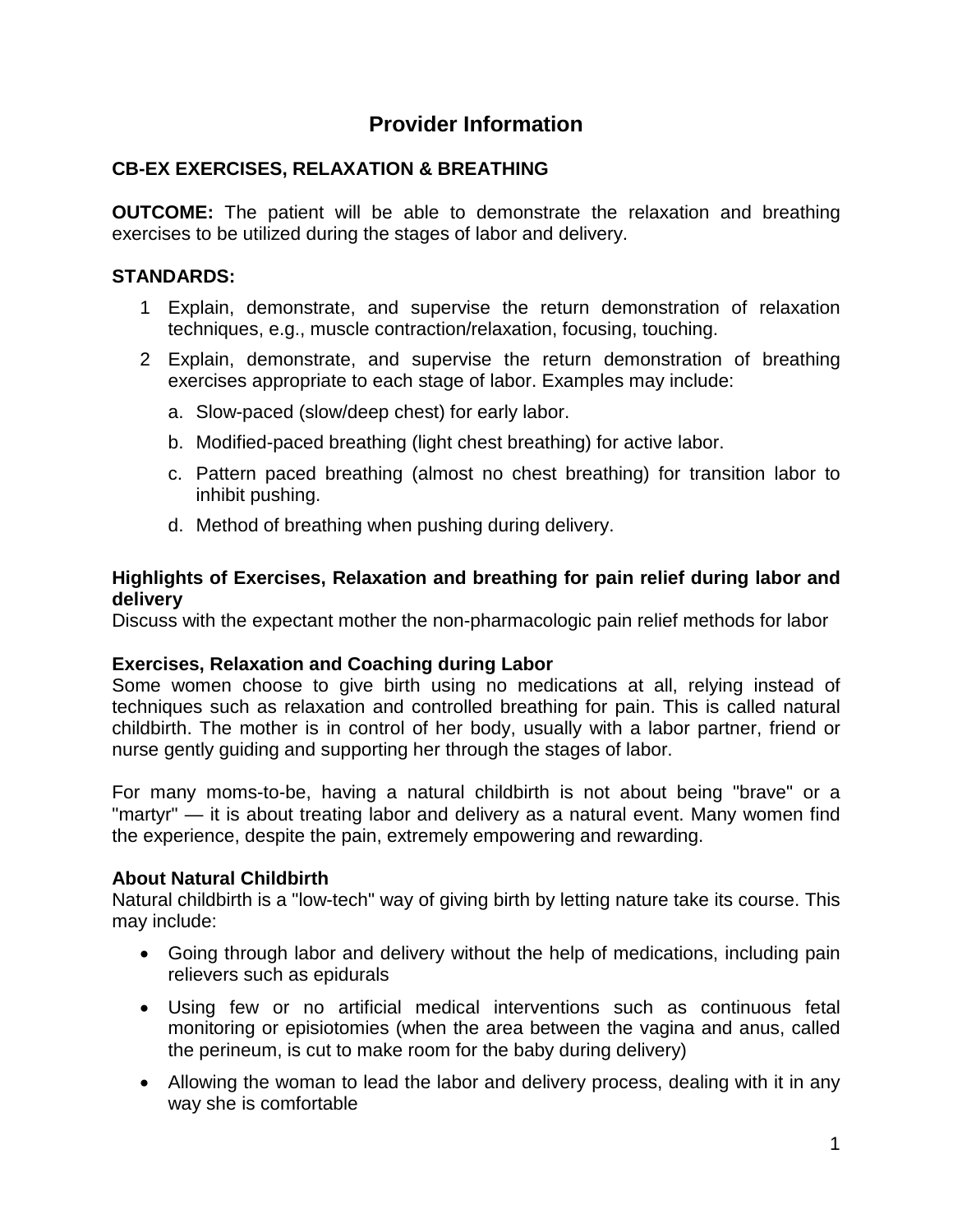Many women with low-risk pregnancies choose natural childbirth to avoid any possible risks that medications could pose for the mother or baby. Pain medications can affect your labor — your blood pressure might drop, your labor might slow down or speed up, you might become nauseous, and you might feel a sense of lack of control.

Women choose natural childbirth to feel more in touch with the birth experience and to deal with labor in a proactive manner.

All mothers should be given the option of delivering their baby by natural childbirth. Check to see if there are childbirth classes available locally. These childbirth classes help prepare the pregnant mom to choose a natural delivery versus having a medical intervention/drugs during the delivery. The goal is to increase a mother's confidence in her ability to give birth by attending classes to help the mother understand how to cope with pain in ways that both facilitate labor and promote comfort, including focused breathing, movement and massage.

#### **Breathing Exercises:**

At the first sign of a contraction, a woman focuses her eyes on a particular object (say a spot on the wall), thus introducing a visual stimulus that goes directly to her brain. Next, the woman takes a deep cleansing breath, followed by rhythmic breathing that maintains the mother to relax. This is followed by a light fingertip massage that the woman (or her partner) performs on her abdomen or thighs. The massage introduces a tactile stimulus that, again, goes directly to her brain. Finally, the woman's partner provides a series of commands or verbal encouragement that introduces an auditory stimulus to her brain.

#### **Stages of Labor:**

In **early labor**, the cervix is effacing (or thinning out) and beginning to dilate (or open up). The cervix must open to ten centimeters before a woman can start pushing. During this phase, labor is tolerable. The uterus, which is a muscle, is contracting regularly, at intervals that may start out at 15 minutes apart but then become more frequent. Contractions during this phase usually last about 30 seconds.

**Mid Labor** When the cervix is about four centimeters dilated, the contractions increase in duration, becoming more frequent and lasting about 45 seconds.

**Hard Labor** begins at about six or seven centimeters with contractions coming every 90 seconds and lasting for about 90 seconds. While this is the most painful part of labor, it is also the shortest, often lasting no more than one or two hours. When the cervix is completely dilated, the mother will feel a sensation of pressure that feels like she has to make a bowel movement. Hard labor is over! The soon-to-be mom can now begin the one or two hour process of pushing the baby down the birth canal so he or she can finally meet Mom and Dad!

A "typical" first labor lasts about 15 hours.